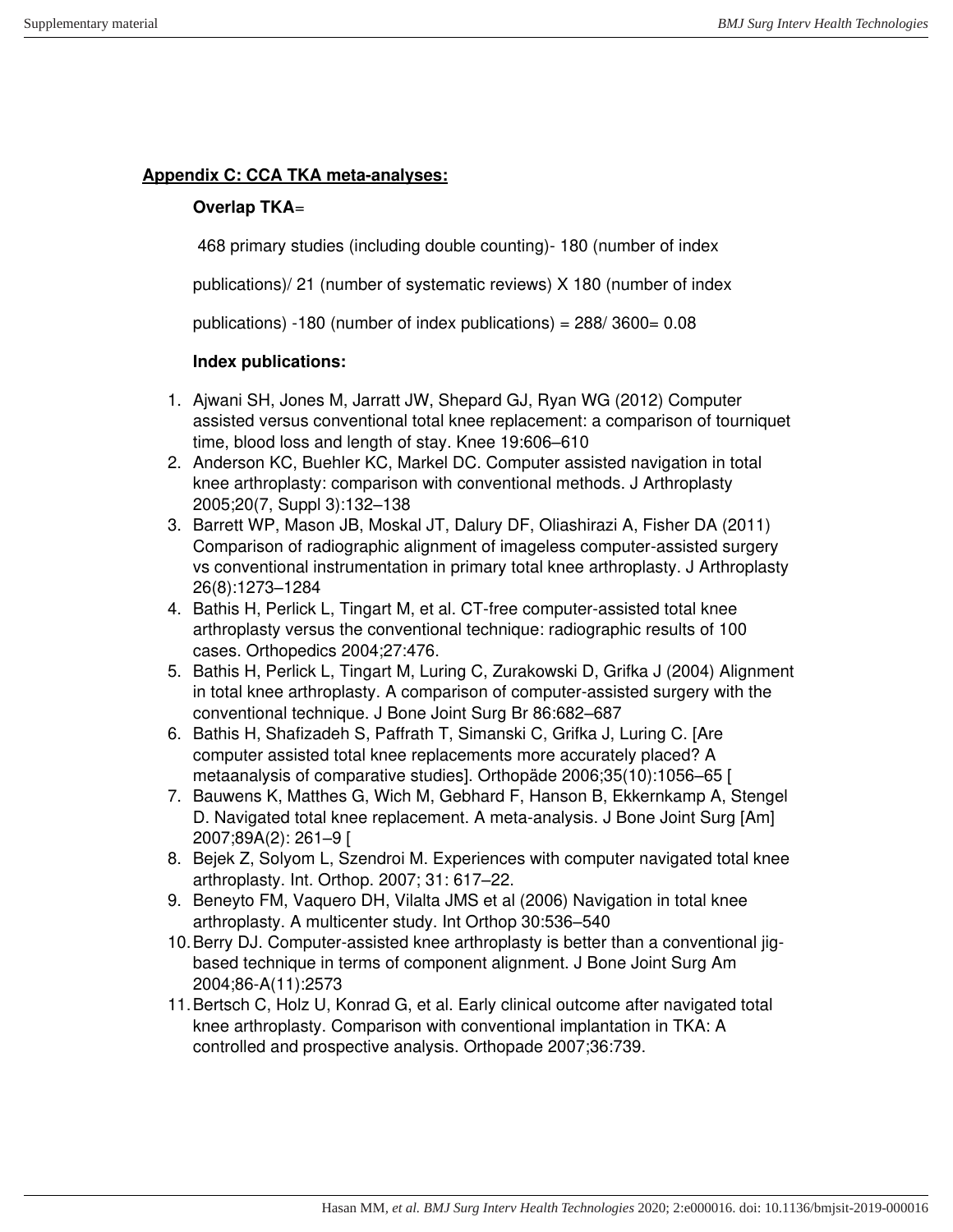- 12. Bin Abd Razak HR, Yeo Jin S, Chong Chi H (2014) Computer navigation results in less severe flexion contracture following total knee arthroplasty. J Arthroplasty 29(12):2369–2372
- 13. Blakeney WG, Khan RJ, Wall SJ. Computer-assisted techniques versus conventional guides for component alignment in total knee arthroplasty: a randomized controlled trial. J Bone Joint Surg Am 2011;93(15):1377.
- 14. Böhling U, Schamberger H, Grittner U, Scholz J. Computerised and technical navigation in total knee-arthroplasty. J Orthopaed Traumatol. 2005;6:69-75.
- 15. Bolognesi M, Hofmann A. Computer navigation versus standard instrumentation for TKA: a single-surgeon experience. Clin Orthop Relat Res 2005;440:162–169
- 16. Bonutti PM, Dethmers D, Ulrich SD, Seyler TM, Mont MA (2008) Computer navigation-assisted versus minimally invasive TKA: benefits and drawbacks. Clin Orthop Relat Res 466(11):2756–2762
- 17. Bonutti PM, Dethmers DA, McGrath MS, Ulrich SD, Mont MA. Navigation did not improve the precision of minimally invasive knee arthroplasty. Clin Orthop Relat Res 2008;466(11):2730–2735
- 18. Brin YS, Nikolaou VS, Joseph L, Zukor DJ, Antoniou J. Imageless computer assisted versus conventional total knee replacement. A Bayesian metaanalysis of 23 comparative studies. Int Orthop 2011;35(3):331–9
- 19. Carter RE 3rd, Rush PF, Smid JA, Smith WL. Experience with computer-assisted navigation for total knee arthroplasty in a community setting. J Arthroplasty. 2008;23:707–713.
- 20. Chang CW, Wu PT, Yang CY (2010) Blood loss after minimally invasive total knee arthroplasty: effects of imageless navigation. Kaohsiung J Med Sci 26:237– 243
- 21. Chang CW, Yang CY. Kinematic navigation in total knee replacement experience from the first 50 cases. J Formos Med Assoc 2006;105(6):468–474
- 22. Chauhan SK, Clark GW, Lloyd S, Scott RG, Breidahl W, Sikorski JM. Computerassisted total knee replacement: a controlled cadaver study using a multiparameter quantitative CT assessment of alignment (the Perth CT Protocol). J Bone Joint Surg Br. 2004;86:818–823.
- 23. Chauhan SK, Scott RG, Breidahl W, Beaver RJ (2004) Computer assisted knee arthroplasty versus a conventional jig-based technique. A randomised, prospective trial. J Bone Joint Surg Br 86:372–377
- 24. Cheng T, Zhang G, Zhang X. Clinical and radiographic outcomes of imagebased computer-assisted total knee arthroplasty: an evidence-based evaluation. Surg Innov 2011;18(1):15–20
- 25. Cheng T, Zhang G, Zhang X. Imageless navigation system does not improve component rotational alignment in total knee arthroplasty. J Surg Res 2011;171(2):590–600
- 26. Cheng T, Zhao S, Peng X, Zhang X. Does computer-assisted surgery improve postoperative leg alignment and implant positioning following total knee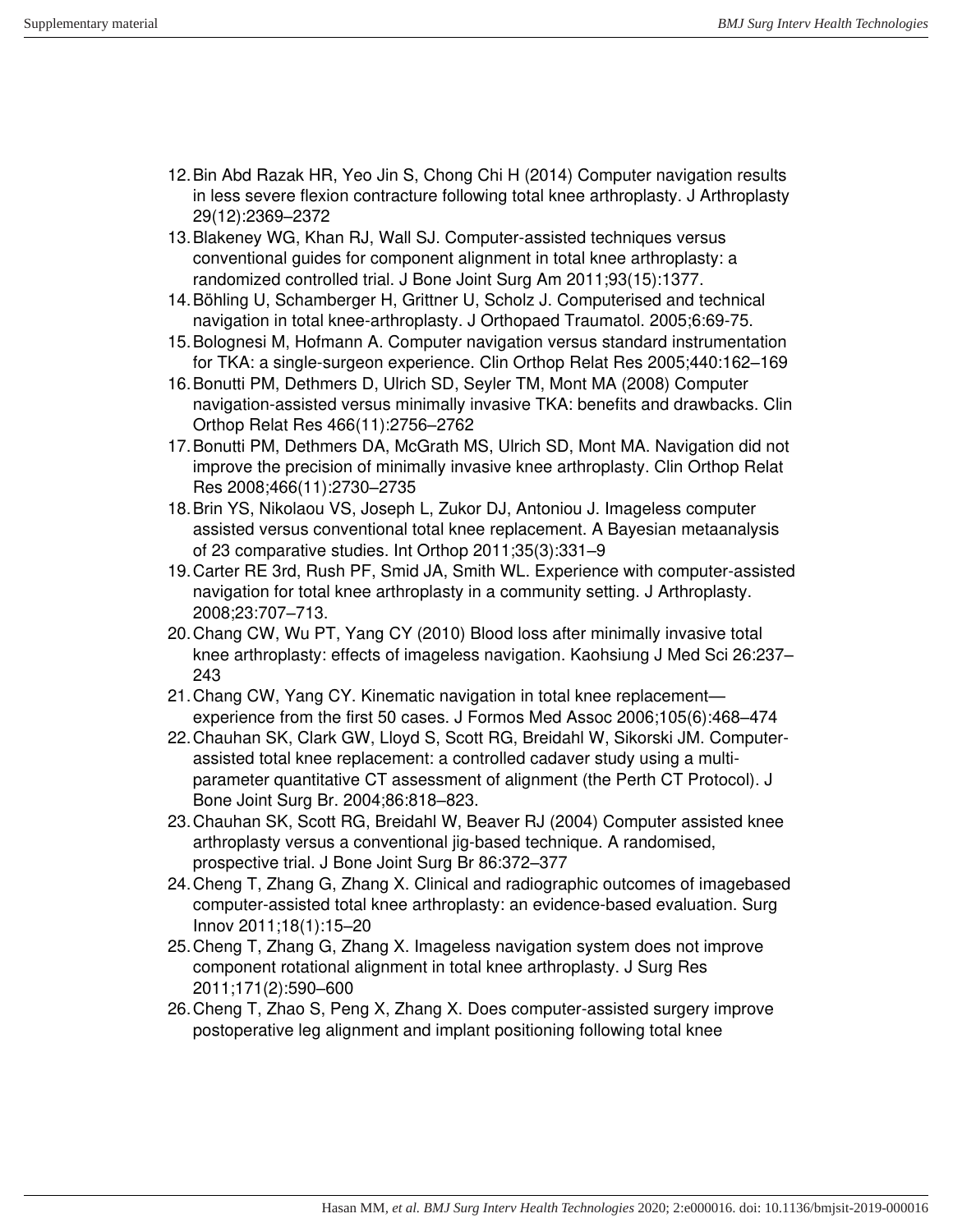arthroplasty? A meta-analysis of randomized controlled trials? Knee Surg Sports Traumatol Arthrosc 2012;20(7):1307–22

- 27. Cheung KW, Chiu KH. Imageless computer navigation in total knee arthroplasty. Hong Kong Med J 2009;15(5):353–358
- 28. Chin PL, Yang KY, Yeo SJ, et al. Randomized control trial comparing radiographic total knee arthroplasty implant placement using computer navigation versus conventional technique. J Arthroplasty 2005;20:618.
- 29. Choong PF, Dowsey MM, Stoney JD. Does accurate anatomical alignment result in better function and quality of life? Comparing conventional and computerassisted total knee arthroplasty [published online ahead of print May 19, 2008]. J Arthroplasty. 2009; 24(4):560-569.
- 30. Chotanaphuti T, Ongnamthip P, Karnchanalerk K, Udombuthong P. Comparative study between 2 cm limited quadriceps exposure minimally invasive surgery and conventional total knee arthroplasty in quadriceps function: prospective randomized controlled trial. J Med Assoc Thai 2008;9:203–7.
- 31. Church JS, Scadden JE, Gupta RR, Cokis C, Williams KA, Janes GC. Embolic phenomena during computer-assisted and conventional total knee replacement. J Bone Joint Surg Br 2007;89:481–5.
- 32. Cip J, Widemschek M, Luegmair M, Sheinkop MB, Benesch T, Martin A (2014) Conventional versus computer-assisted technique for total knee arthroplasty: a minimum of 5-year followup of 200 patients in a prospective randomized comparative trial. J Arthroplasty 29(9):1795–1802
- 33. Cobb J, Henckel J, Gomes P, Harris S, Jakopec M, Rodriguez F, Barrett A, Davies B (2006) Hands-on robotic unicompartmental knee replacement: A prospective, randomised controlled study of the Acrobot system. J Bone Joint Surg Br 88-B(2):188–197.<https://doi.org/10.1302/0301-620X.88B2.17220>
- 34. Confalonieri N, Manzotti A, Pullen C, Ragone V. Computer-assisted technique versus intramedullary and extramedullary alignment systems in total knee replacement: a radiological comparison. Acta Orthop Belg. 2005;71:703-9.
- 35. Confalonieri N, Manzotti A, Pullen C, Ragone V. Mini-incision versus miniincision and computer-assisted surgery in total knee replacement: a radiological prospective randomised study [published online ahead of print September 19, 2007]. Knee. 2007; 14(6):443-447.
- 36. Conteduca F, Massai F, Iorio R, Zanzotto E, Luzon D, Ferretti A (2009) Blood loss in computer-assisted mobile bearing total knee arthroplasty. A comparison of computer-assisted surgery with a conventional technique. Int Orthop 33:1609– 1613
- 37. Coon T, Driscoll M, Horowitz S, Conditt M (2011) Robotically assisted UKA is more accurate than manually instrumented UKA. Int J Med Robot 7:50
- 38. Cossey AJ, Spriggins AJ. The use of computer-assisted surgical navigation to prevent malalignment in unicompartmental knee arthroplasty. J Arthroplasty. 2005;20:29-34.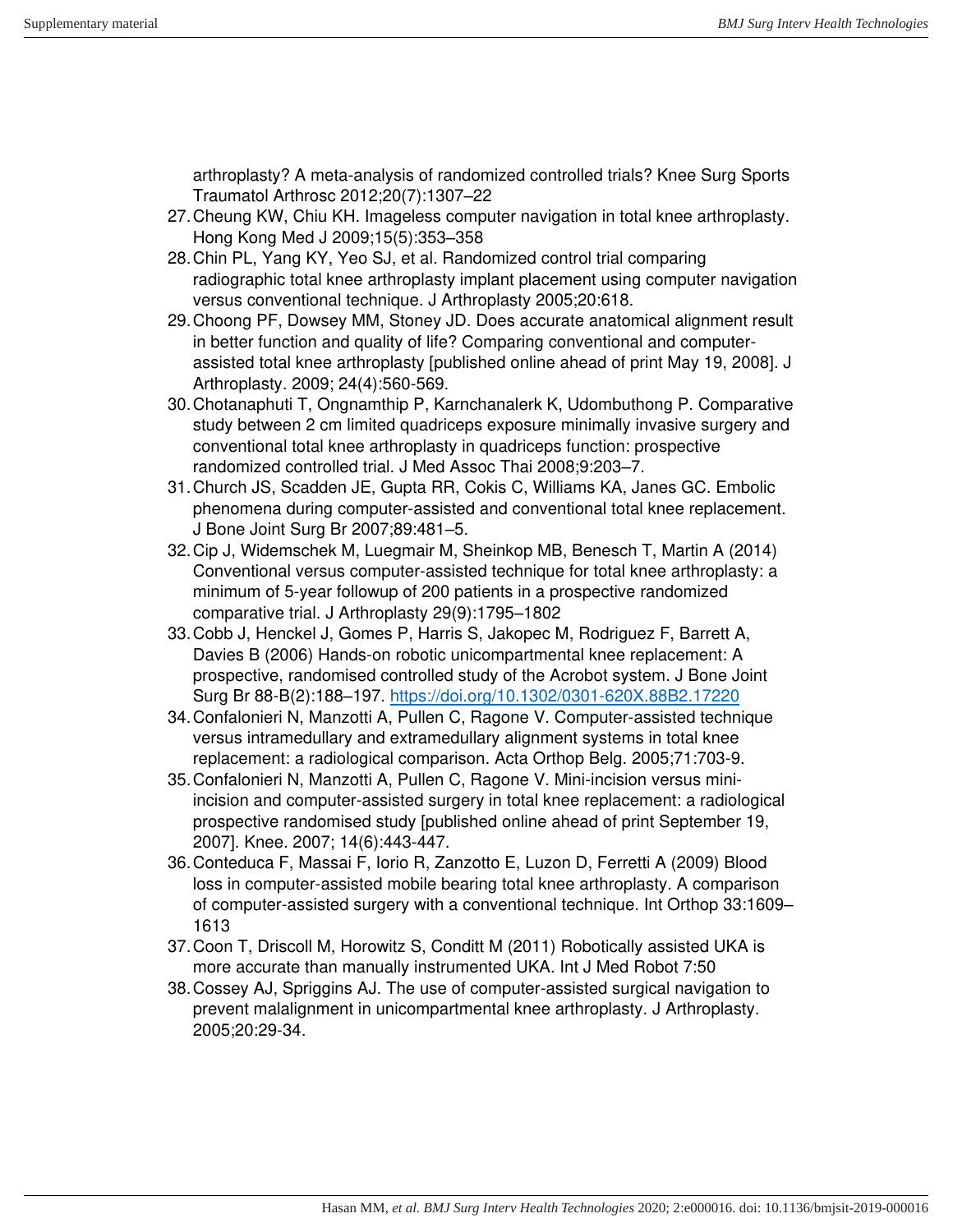- 39. Daubresse F, Vajeu C, Loquet J (2005) Total knee arthroplasty with conventional or navigated technique: comparison of the learning curves in a community hospital. Acta Orthop Belg 71:710–713
- 40. Decking R, Markmann Y, Fuchs J, Puhl W, Scharf HP (2005) Leg axis after computer-navigated total knee arthroplasty: a prospective randomized trial comparing computer-navigated and manual implantation. J Arthroplasty 20:282– 288
- 41. Decking R, Markmann Y, Mattes T, Puhl W, Scharf HP (2007) On the outcome of computer-assisted total knee replacement. Acta Chir Orthop Traumatol Cech 74(3):171–174
- 42. Dutton AQ, Yeo SJ, Yang KY, Lo NN, Chia KU, Chong HC (2008) Computerassisted minimally invasive total knee arthroplasty compared with standard total knee arthroplasty. J Bone Joint Surg Am 90:2–9
- 43. Ek ET, Dowsey MM, Tse LF, Riazi A, Love BR, Stoney JD, Choong PF (2008) Comparison of functional and radiological outcomes after computer-assisted versus conventional total knee arthroplasty: a matched-control retrospective study. J Orthop Surg (Hong Kong) 16(2):192–196
- 44. Ensini A, Catani F, Leardini A, Romagnoli M, Giannini S (2007) Alignments and clinical results in conventional and navigated total knee arthroplasty. Clin Orthop Relat Res 457:156–162
- 45. Fu Y, Wang M, Liu Y, Fu Q. Alignment outcomes in navigated total knee arthroplasty: a meta-analysis. Knee Surg Sports Traumatol Arthrosc 2012;20(6):1075–82
- 46. Haaker RG, Stockheim M, Kamp M, Proff G, Breitenfelder J, Ottersbach A. Computer-assisted navigation increases precision of component placement in total knee arthroplasty. Clin Orthop Relat Res 2005;433(433):152–159
- 47. Han HS, Seong SC, Lee S, Lee MC. Rotational alignment of femoral components in total knee arthroplasty: nonimage-based navigation system versus conventional technique. Orthopedics. 2006;29(10 suppl):S148–151
- 48. Han I, Seong SC, Lee S, Yoo JH, Lee MC. Simultaneous bilateral MIS-TKA results in faster functional recovery. Clin Orthop Relat Res 2008;466:1449–59.
- 49. Hansen DC, Kusuma SK, Palmer RM, Harris KB (2014) Robotic guidance does not improve component position or short-term outcome in medial unicompartmental knee arthroplasty. J Arthroplasty 29(9):1784–1789
- 50. Hart R, Janecek M, Chaker A, Bucek P (2003) Total knee arthroplasty implanted with and without kinematic navigation. Int Orthop 27:366–369
- 51.Hart R, Janeček M, Čižmář I, Štipčák V, Kučera B, Filan P. Minimal-invasive und navigierte Implantation von Knietotalendoprothesen. Radiologische analyse und frühe klinische Ergebnisse. Orthopade 2006;35:552–7.
- 52. Harvie P, Sloan K, Beaver RJ (2012) Computer navigation vs conventional total knee arthroplasty. Five-year functional results of a prospective randomized trial. J Arthroplasty 27(5):667–672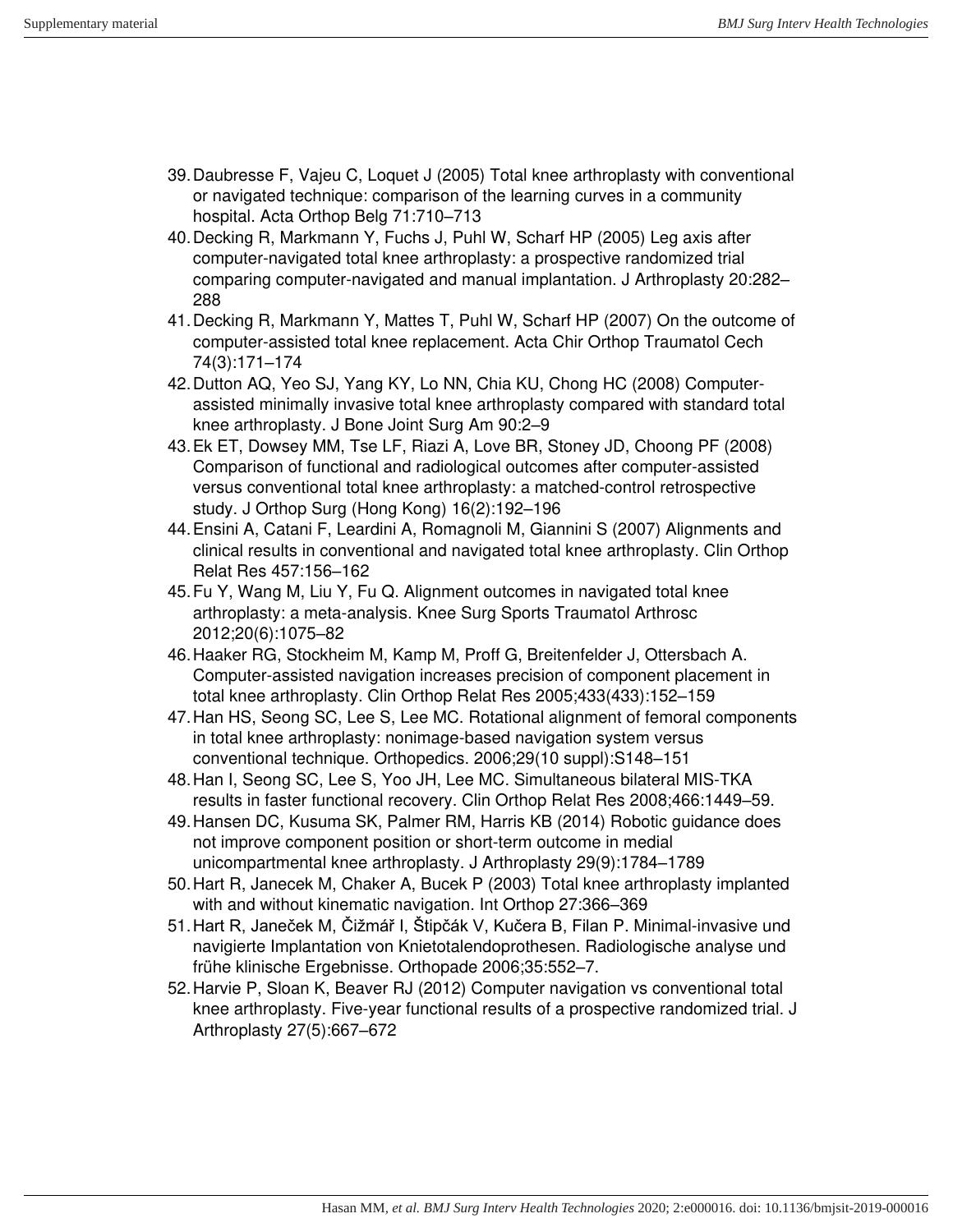- 53. Harvie P, Sloan K, Beaver RJ. Three-dimensional component alignment and functional outcome in computer-navigated total knee arthroplasty: a prospective, randomized study comparing two navigation systems. J Arthroplasty 2011;26(8):1285.
- 54. Hasegawa M, Yoshida K, Wakabayashi H, Sudo A (2011) Minimally invasive total knee arthroplasty: comparison of jig-based technique versus computer navigation for clinical and alignment outcome. Knee Surg Sports Traumatol Arthrosc 19(6):904–910
- 55. Hernandez-Vaquero D, Noriega-Fernandez A, Suarez-Vazquez A. Total knee arthroplasties performed with a mini-incision or a standard incision. Similar results at six months follow-up. BMC Musculoskelet Disord 2010;11:27.
- 56. Hernandez-Vaquero D, Suarez-Vazquez A, Garcia-Sandoval MA, FernandezCarreira JM, Perez-Hernandez D. Computer-assisted implant in knee endoprosthesis with a wireless system. Prospective comparative study with conventional technique [abstract]. J Bone Joint Surg Br. 2004;86 Suppl 3:227. Abstract nr O1026.
- 57. Hernández-Vaquero D, Suarez-Vazquez A, Iglesias-Fernandez S (2011) Can computer assistance improve the clinical and functional scores in total knee arthroplasty? Clin Orthop Relat Res 469(12):3436–3442
- 58. Hetaimish BM, Khan MM, Simunovic N, Al-Harbi HH, Bhandari M, Zalzal PK. Meta-analysis of navigation vs conventional total knee arthroplasty. J Arthroplasty 2012;27(6):1177–82
- 59. Hinarejos P, Corrales M, Matamalas A, Bisbe E, Caceres E (2009) Computerassisted surgery can reduce blood loss after total knee arthroplasty. Knee Surg Sports Traumatol Arthrosc 17:356–360
- 60. Hiscox CM, Bohm ER, Turgeon TR, et al. Randomized trial of computer-assisted knee arthroplasty: impact on clinicaland radiographic outcomes. J Arthroplasty. 2011;26(8):1259-1264.
- 61. Hoppe S, Mainzer JD, Frauchiger L, Ballmer PM, Hess R, Zumstein MA (2012) More accurate component alignment in navigated total knee arthroplasty has no clinical benefit at 5-year follow-up. Acta Orthop 83(6):629–633
- 62. Hozo SP, Djulbegovic B, Hozo I. Estimating the mean and variance from the median, range, and the size of a sample. BMC Med Res Methodol 2005;5(1):13.
- 63. Hsu WH, Hsu RW, Weng YJ (2010) Effect of preoperative deformity on postoperative leg axis in total knee arthroplasty: a prospective randomized study. Knee Surg Sports Traumatol Arthrosc 18:1323–1327
- 64. Huang NF, Dowsey MM, Ee E, Stoney JD, Babazadeh S, Choong PF (2012) Coronal alignment correlates with outcome after total knee arthroplasty: five-year follow-up of a randomized controlled trial. J Arthroplasty 27(9):1737–1741
- 65. Huang TW, Lee CY, Lin SJ, Peng KT, Huang KC, Lee MS, Hsu RW, Shen WJ (2014) Comparison of computer-navigated and conventional total knee arthroplasty in patients with Ranawat type-II valgus deformity: medium-term clinical and radiological results. BMC Musculoskelet Disord 15:390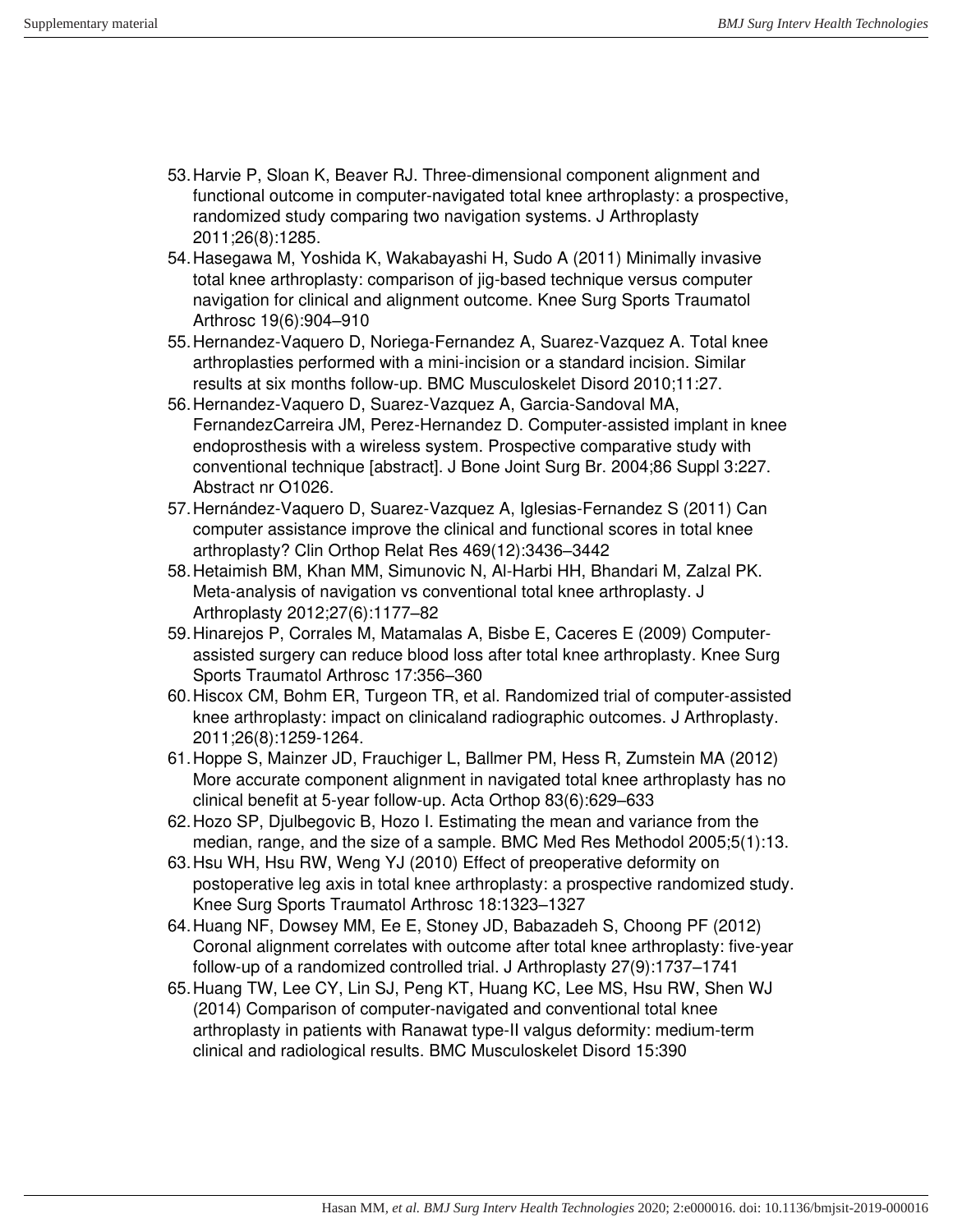- 66. Jenny JY (2008) The current status of computer-assisted high tibial osteotomy, unicompartmental knee replacement, and revision total knee replacement. Instr Course Lect 57:721–726
- 67. Jenny JY, Boeri C (2001) Computer-assisted implantation of total knee prostheses: a case-control comparative study with classical instrumentation. Comput Aided Surg 6:217–220
- 68. Jenny JY, Boeri C. Computer-assisted implantation of total knee prostheses: a case-control comparative study with classical instrumentation. Comput Aided Surg 2001;6(4):217–220
- 69. Jenny JY, Boeri C. Unicompartimental knee prosthesis implantation with a nonimage-based navigation system: rationale, technique, case-control comparative study with a conventional instrumented implantation. Knee Surg Sports Traumatol Arthrosc. 2003;11:40-5.
- 70. Jenny JY, Clemens U, Kohler S, Kiefer H, Konermann W, Miehlke RK (2005) Consistency of implantation of a total knee arthroplasty with a non-image-based navigation system: a casecontrol study of 235 cases compared with 235 conventionally implanted prostheses. J Arthroplasty 20:832–839
- 71. Johnson DR, Dennis DA, Kindsfater K, Kim RH. Evaluation of TKA performed with and without computer navigation: A bilateral TKA study. J Arthroplasty 2010;25(3):e7
- 72. Joseph J, Simpson PM, Whitehouse SL, et al. The use of navigation to achieve soft tissue balance in total kneearthroplasty - a randomised clinical study. Knee. 2013; 20(6):401-406.
- 73. Kalairajah Y, Cossey AJ, Verrall GM, Ludbrook G, Spriggins AJ. Are systemic emboli reduced in computer-assisted knee surgery?: a prospective, randomised, clinical trial. J. Bone Joint Surg. Br. 2006; 88: 198– 202.
- 74. Kalairajah Y, Simpson D, Cossey AJ, Verrall GM, Spriggins AJ. Blood loss after total knee replacement: effects of computer-assisted surgery. J. Bone Joint Surg. Br. 2005; 87: 1480–2.
- 75. Kamat YD, Aurakzai KM, Adhikari AR, Matthews D, Kalairajah Y, Field RE (2009) Does computer navigation in total knee arthroplasty improve patient outcome at midterm follow-up? Int Orthop 33(6):1567–1570
- 76. Karachalios Th, Giotikas D, Roidis N, Poultsides L, Bargiotas K, Malizos KN. Total knee replacement performed with either a mini-midvastus or a standard approach. A prospective randomised clinical and radiological trial. J Bone Joint Surg 2008;90:584–91. [
- 77. Karpman RR, Smith HL. Comparison of the early results of minimally invasive vs standard approaches to total knee arthroplasty. J Arthroplasty 2009;24:681–8. [
- 78. Keene G, Simpson D, Kalairajah Y. Limb alignment in computer-assisted minimally-invasive unicompartmental knee replacement. J Bone Joint Surg Br. 2006;88:44-8.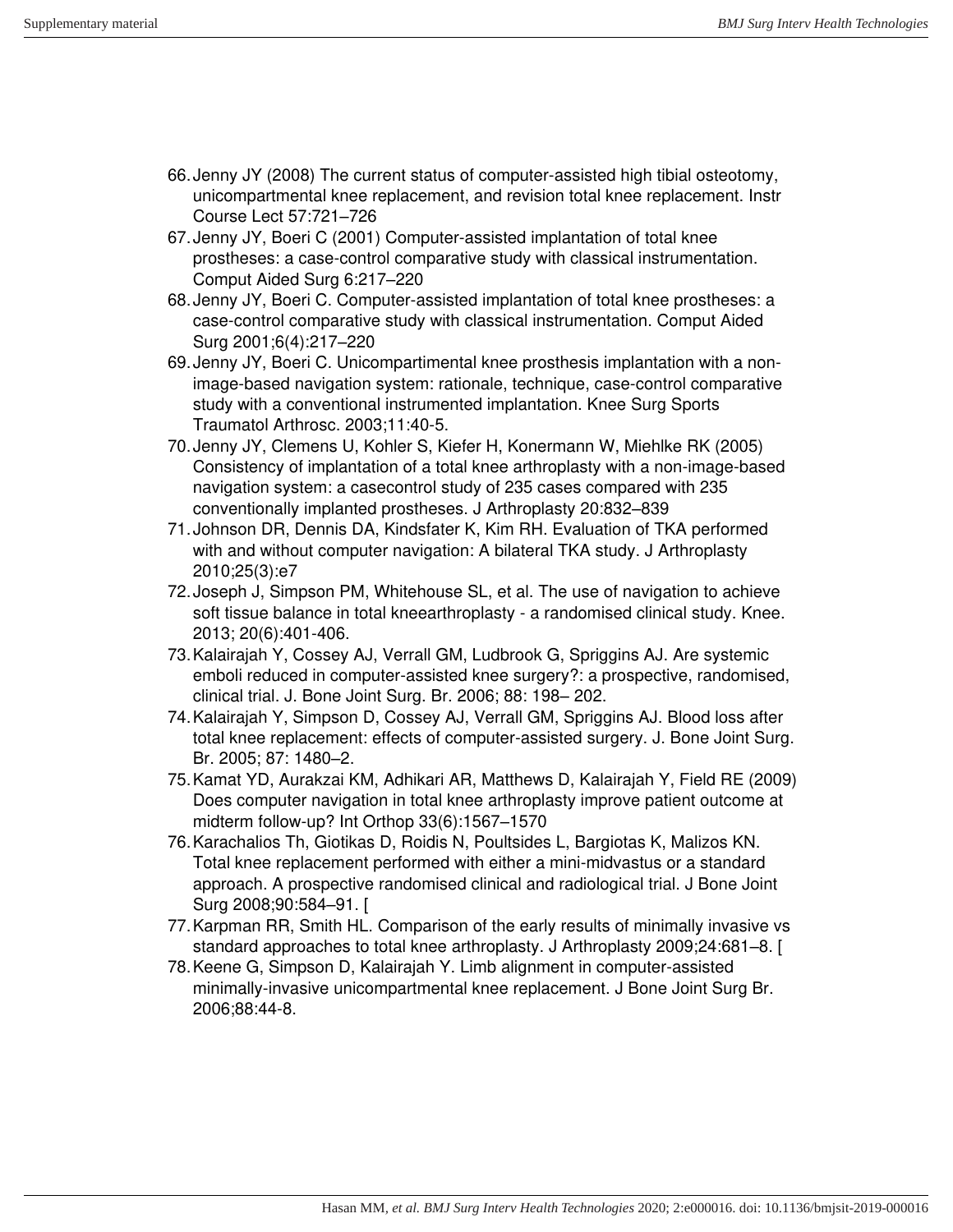- 79. Kim SJ, MacDonald M, Hernandez J, Wixson RL (2005) Computer assisted navigation in total knee arthroplasty: improved coronal alignment. J Arthroplasty 20:123–131
- 80. Kim Y, Kim J, Yoon S. Alignment and orientation of the components in total knee replacement with and without navigation support. J Bone Joint Surg Br 2007;89:471.
- 81. Kim YH, Kim JS, Choi Y, et al. Computer-assisted surgical navigation does not improve the alignment and orientation of the components in total knee arthroplasty. J Bone Joint Surg Am 2009;91:14.
- 82. Kim Y-H, Kim J-S, Hong K-S, Kim Y-J, Kim J-H. Prevalence of fat embolism after total knee arthroplasty performed with or without computer navigation. J. Bone Joint Surg. Am. 2008; 90: 123–8.
- 83. Kim YH, Kim JS, Kim DY. Clinical outcome and rate of complications after primary total knee replacement performed with quadriceps-sparing or standard arthrotomy. J Bone Joint Surg 2007;89:467–70. [
- 84. Kim YH, Kim JS, Yoon SH (2007) Alignment and orientation of the components in total knee replacement with and without navigation support: a prospective, randomised study. J Bone Joint Surg Br 89:471–476
- 85. Kim YH, Park JW, Kim JS. Computer-navigated versus conventional total knee arthroplasty a prospective randomized trial. J Bone Joint Surg Am. 2012;94(22):2017-2024.
- 86. Kolisek FR, Bonutti PM, Hozack WJ, Purtill J, Sharkey PF, Zelicof SB, et al. Clinical experience using a minimally invasive surgical approach for total knee arthroplasty. Early results of a prospective randomized study compared to a standard approach. J Arthroplasty 2007;22:8–13.
- 87. Konyves A, Willis-Owen CA, Spriggins AJ (2010) The longterm benefit of computer-assisted surgical navigation in unicompartmental knee arthroplasty. J Orthop Surg Res 5:94
- 88. Kuzyk PR, Higgins GA, Tunggal JA, Sellan ME, Waddell JP, Schemitsch EH. Computer navigation vs extramedullary guide for sagittal alignment of tibial components: radiographic study and meta-analysis. J Arthroplasty 2012;27(4):630–7
- 89. Lee D-H, Park J-H, Song D-I, Padhy D, Jeong W-K, Han S-B. Accuracy of soft tissue balancing in TKA: comparison between navigationassisted gap balancing and conventional measured resection. Knee Surg. Sports Traumatol. Arthrosc. 2010; 18: 381–7.
- 90. Lee WT, Chin PL, Lo NN, Yeo SJ (2015) Short-term outcome after computerassisted versus conventional total knee arthroplasty: a randomised controlled trial. J Orthop Surg (Hong Kong) 23(1):71–75
- 91. Lehnen K, Giesinger K, Warschkow R, Porter M, Koch E, Kuster MS (2011) Clinical outcome using a ligament referencing technique in CAS versus conventional technique. Knee Surg Sports Traumatol Arthrosc 19(6):887–892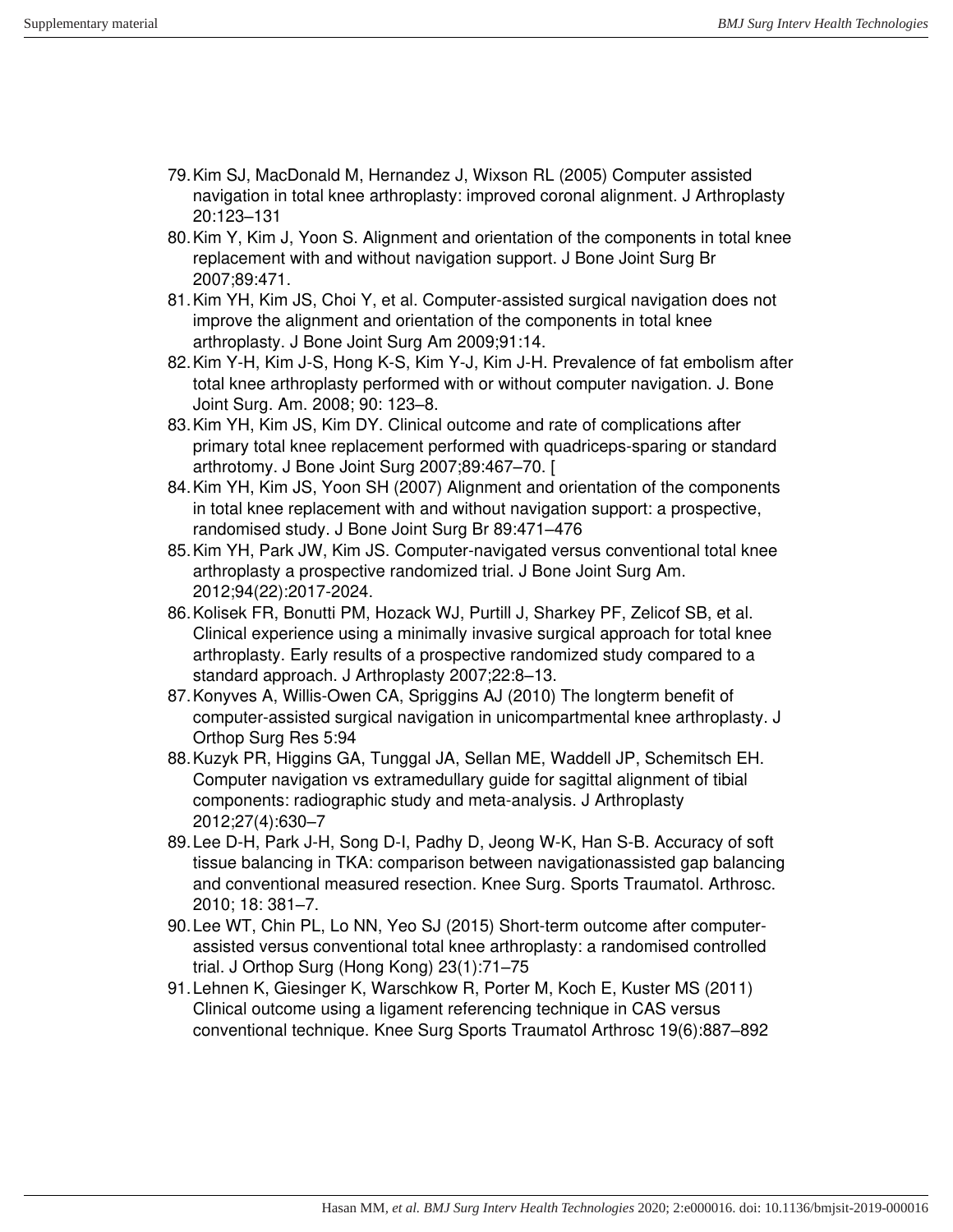- 92. Licini DJ, Meneghini RM (2015) Modern abbreviated computer navigation of the femur reduces blood loss in total knee arthroplasty. J Arthroplasty 30(10):1729– 1732
- 93. Lin SY, Chen CH, Fu YC, Huang PJ, Lu CC, Su JY, Chang JK, Huang HT (2013) Comparison of the clinical and radiological outcomes of three minimally invasive techniques for total knee replacement at two years. Bone Joint J 95(7):906–910
- 94. Lin WP, Lin J, Horng LC, Chang SM, Jiang CC. Quadriceps-sparing, minimalincision total knee arthroplasty. A comparative study. J Arthroplasty 2009;24:1024–32.
- 95. Liow M, Goh G, Wong M, Chin P, Tay D, Yeo S (2016) Roboticassisted total knee arthroplasty may lead to improvement in qualityof-life measures: A 2-year follow-up of a prospective randomized trial. Knee Surg Sports Traumatol Arthrosc 25(9):22942–22951.<https://doi.org/10.1007/s00167-016-4076-3>
- 96. Liow MH, Xia Z, Wong MK, Tay KJ, Yeo SJ, Chin PL. Robotassisted total knee arthropalsty accurately restores the joint line and mechanical Axis. A prospective randomised study. J Arthroplasty 2014;29:2373e7.
- 97. Lu¨tzner J, Krummenauer F, Wolf C et al (2008) Computerassisted and conventional total knee replacement. J Bone Joint Surg Br 90:1039–1044
- 98. Lüring C, Beckmann J, Haibock P, Perlick L, Grifka J, Tingart M (2008) Minimal invasive and computer assisted total knee replacement compared with the conventional technique: a prospective, randomised trial. Knee Surg Sports Traumatol Arthrosc 16:928–934
- 99. Luring C, Kauper M, Bathis H, Perlick L, Beckmann J, Grifka J, Tingart M, Rath B (2012) A five to seven year follow-up comparing computer-assisted vs freehand TKR with regard to clinical parameters. Int Orthop 36(3):553–558
- 100. Lutzner J, Dexel J, Kirschner S (2013) No difference between computerassisted and conventional total knee arthroplasty: five-year results of a prospective randomised study. Knee Surg Sports Traumatol Arthrosc 21(10):2241–2247
- 101. Lutzner J, Gunther K-P, Kirschner S. Functional outcome after computerassisted versus conventional total knee arthroplasty: a randomized controlled study. Knee Surg. Sports Traumatol. Arthrosc. 2010; 18: 1339–44.
- 102. Lutzner J, Krummenauer F, Wolf C, Gunther KP, Kirschner S. Computerassisted and conventional total knee replacement: a comparative, prospective, randomised study with radiological and CT evaluation. J. Bone Joint Surg. Br. 2008; 90: 1039–44.
- 103. Macule-Beneyto F, Hernandez-Vaquero D, Segur-Vilalta JM, Colomina-Rodriguez R, Hinarejos-Gomez P, Garcia-Forcada I, Seral Garcia B (2006) Navigation in total knee arthroplasty. A multicenter study. Int Orthop 30:536–540
- 104. Manzotti A, Cerveri P, Pullen C, Confalonieri N (2014) Computer-assisted unicompartmental knee arthroplasty using dedicated software versus a conventional technique. Int Orthop 38(2):457–463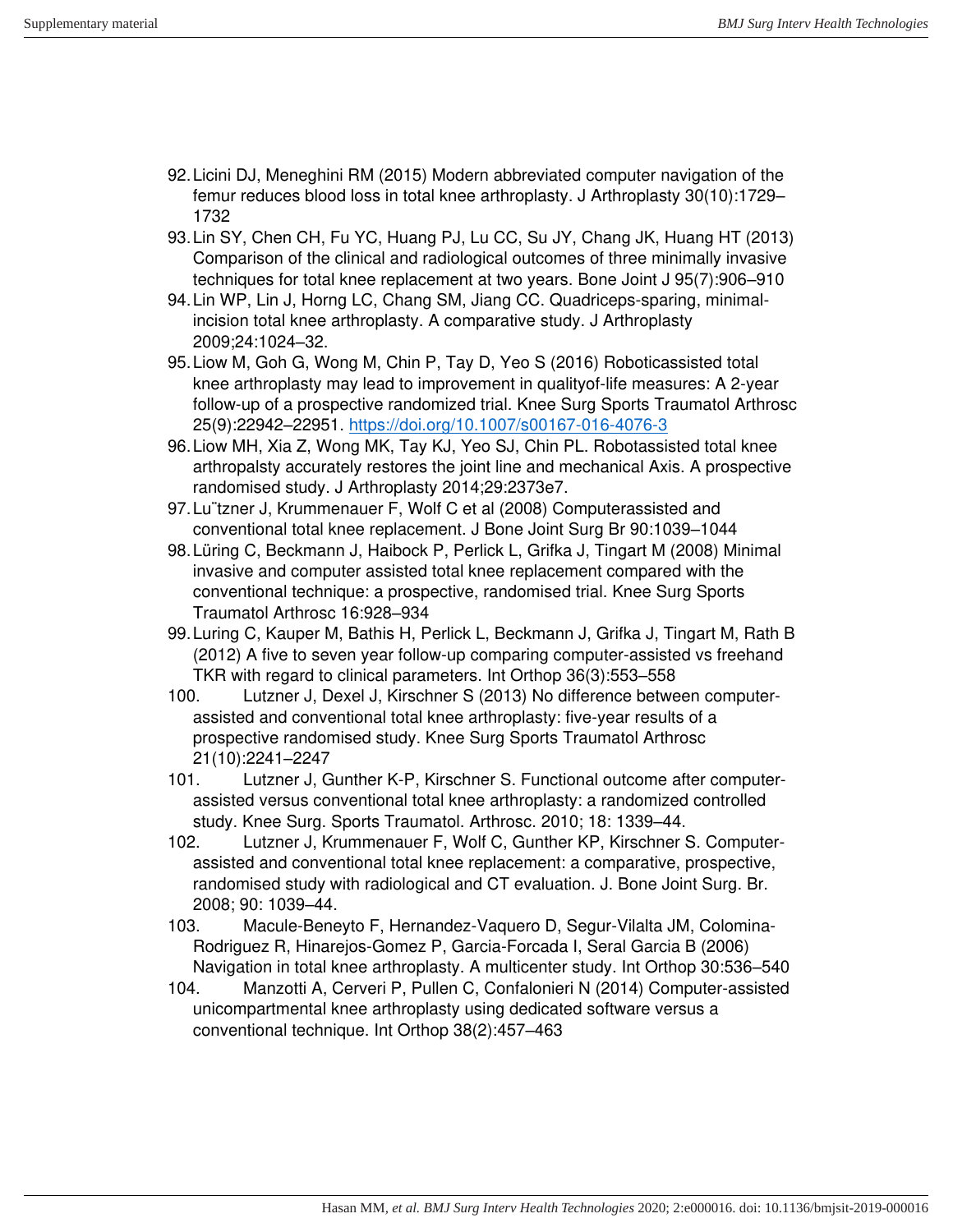- 105. Martin A, Sheinkop MB, Langhenry MM, Oelsch C, Widemschek M, von Strempel A. Accuracy of side-cutting implantation instruments for total knee arthroplasty [published online ahead of print January 9, 2009]. Knee Surg Sports Traumatol Arthrosc. 2009; 17(4):374-381.
- 106. Martin A, Sheinkop MB, Langhenry MM, Widemschek M, Benesch T, von Strempel A. Comparison of two minimally invasive implantation instrument-sets for total knee arthroplasty. Knee Surg. Sports Traumatol. Arthrosc. 2010; 18: 359–66.
- 107. Martin A, Wohlgenannt O, Prenn M, Oelsch C, von Strempel A (2007) Imageless navigation for TKA increases implantation accuracy. Clin Orthop Relat Res 460:178–184
- 108. Mason JB, Fehring TK, Estok R, Banel D, Fahrbach K. Meta-analysis of alignment outcomes in computer-assisted total knee arthroplasty surgery. J Arthroplasty 2007;22(8):1097–106
- 109. Matos LFC, Alves ALQ, Sobreiro AL, Giordano MN, Albuquerque RSP, Carvalho ACP Carvalho Matos LF, Quintas Alves AL, Sobreiro AL, Giordano MN, Pires de Albuquerque RS, Pires Carvalho AC. [Navigation in total knee arthroplasty: is there any advantage?][in Portuguese].Acta Ortop Bras. 2011;19:184-188. Available at: http://www.scielo.br/pdf/aob/v19n4/en\_02.pdf. Accessed February 22, 2014.
- 110. Matsumoto T, Tsumura N, Kurosaka M, Muratsu H, Kuroda R, Ishimoto K, Tsujimoto K, Shiba R, Yoshiya S. Prosthetic alignment and sizing in computerassisted total knee arthroplasty. Int Orthop. 2004;28:282-5.
- 111. Matsumoto T, Tsumura N, Kurosaka M, Muratsu H, Yoshiya S, Kuroda R. Clinical values in computer-assisted total knee arthroplasty. Orthopedics 2006;29(12):1115–1120
- 112. Matziolis G, Krocker D, Weiss U, Tohtz S, Perka C. A prospective, randomized study of computer-assisted and conventional total knee arthroplasty: three-dimensional evaluation of implant alignment and rotation. J Bone Joint Surg Am. 2007; 89(2):236-243.
- 113. McConnell J, Dillon J, Kinninmonth A, Sarungi M, Picard F (2012) Blood loss following total knee replacement is reduced when using computer-assisted versus standard methods. Acta Orthop Belg 78:75–79
- 114. Mielke RK, Clemens U, Jens JH, et al. Navigation in knee endoprosthesis implantation—preliminary experiences and prospective comparative study with conventional implantation technique. Z Orthop Ihre Grenzgeb 2001;139:109 [in German].
- 115. Millar NL, Deakin AH, Millar LL, Kinnimonth AW, Picard F (2011) Blood loss following total knee replacement in the morbidly obese: effects of computer navigation. Knee 18:108–112
- 116. Mizu-uchi H, Matsuda S, Miura H, Okazaki K, Akasaki Y, Iwamoto Y. The evaluation of post-operative alignment in total knee replacement using a CTbased navigation system. J Bone Joint Surg Br 2008;90:1025–31.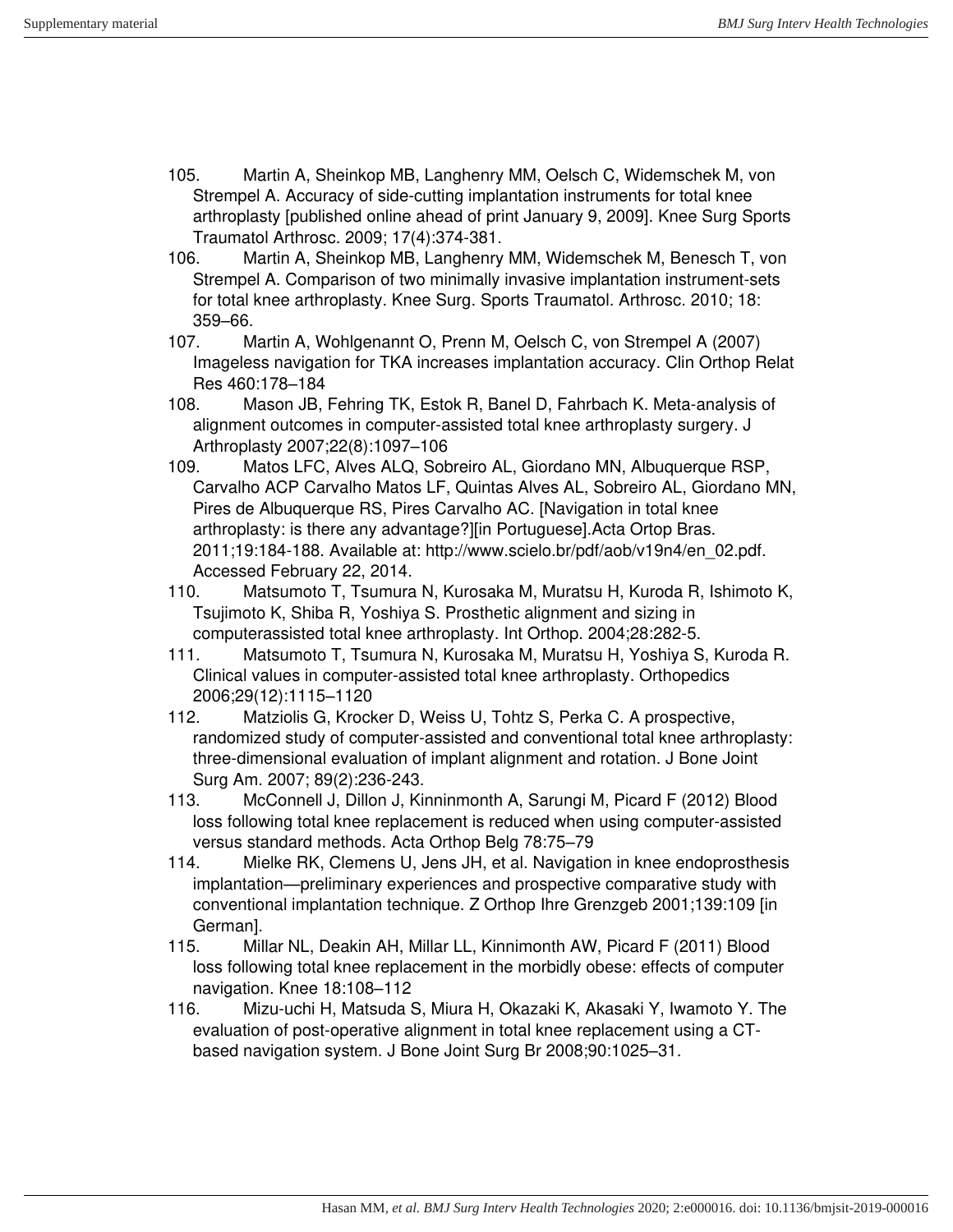- 117. Mohanlal PK, Sandiford N, Skinner JA, Samsani S (2013) Comparison of blood loss between computer assisted and conventional total knee arthroplasty. Indian J Orthop 47:63–66
- 118. Molfetta L, Caldo D (2008) Computer navigation versus conventional implantation for varus knee total arthroplasty: a casecontrol study at 5 years follow-up. Knee 15(2):75–79
- 119. Mombert M, Van Den Daelen L, Gunst P, Missinne L (2007) Navigated total knee arthroplasty: a radiological analysis of 42 randomised cases. Acta Orthop Belg 73:49–54
- 120. Mullaji A, Kanna R, Marawar S, Kohli A, Sharma A (2007) Comparison of limb and component alignment using computerassisted navigation versus image intensifier-guided conventional total knee arthroplasty: a prospective, randomized, single-surgeon study of 467 knees. J Arthroplasty 22:953–959
- 121. O'Connor MI, Brodersen MP, Feinglass NG, Leone BJ, Crook JE, Switzer BE. Fat emboli in total knee arthroplasty: a prospective randomized study of computer-assisted navigation vs standard surgical technique. J. Arthroplasty 2010; 25: 1034–40.
- 122. Oberst M, Bertsch C, Konrad G, Lahm A, Holz U (2008) CT analysis after navigated versus conventional implantation of TKA. Arch Orthop Trauma Surg 128:561–566
- 123. Oberst M, Bertsch C, Würstlin S, Holz U. CT analysis of leg alignment after conventional vs. navigated knee prosthesis implantation. Initial results of a controlled, prospective and randomized study [in German]. Unfallchirurg. 2003;106:941-948.
- 124. O'Connor MI, Brodersen MP, Feinglass NG, Leone B, Crook JE, Switzer BE. Fat emboli in total knee arthroplasty a prospective randomized study of computer-assisted navigation vs standard surgical technique. J Arthroplasty 2010;25:1034–40.
- 125. Ooi LH, Lo NN, Yeo SJ, Ong BC, Ding ZP, Lefi A. Does computerassisted surgical navigation total knee arthroplasty reduce venous thromboembolism compared with conventional total knee arthroplasty? Singapore Med. J. 2008; 49: 610–14.
- 126. Pan WM, Li XG, Tang TS, Qian ZL, Zhang Q, Zhang CM. Mini-subvastus versus a standard approach in total knee arthroplasty: a prospective, randomized, controlled study. J Int Med Res (England) 2010;38:890–900.
- 127. Pang CH, Chan WL, Yen CH, et al. Comparison of total knee arthroplasty using computer-assisted navigation versus conventional guiding systems: a prospective study. J Orthop Surg (Hong Kong) 2009;17(2):170–173
- 128. Pang HN, Yeo SJ, Chong HC, Chin PL, Ong J, Lo NN (2011) Computerassisted gap balancing technique improves outcome in total knee arthroplasty, compared with conventional measured resection technique. Knee Surg Sports Traumatol Arthrosc 19(9):1496–1503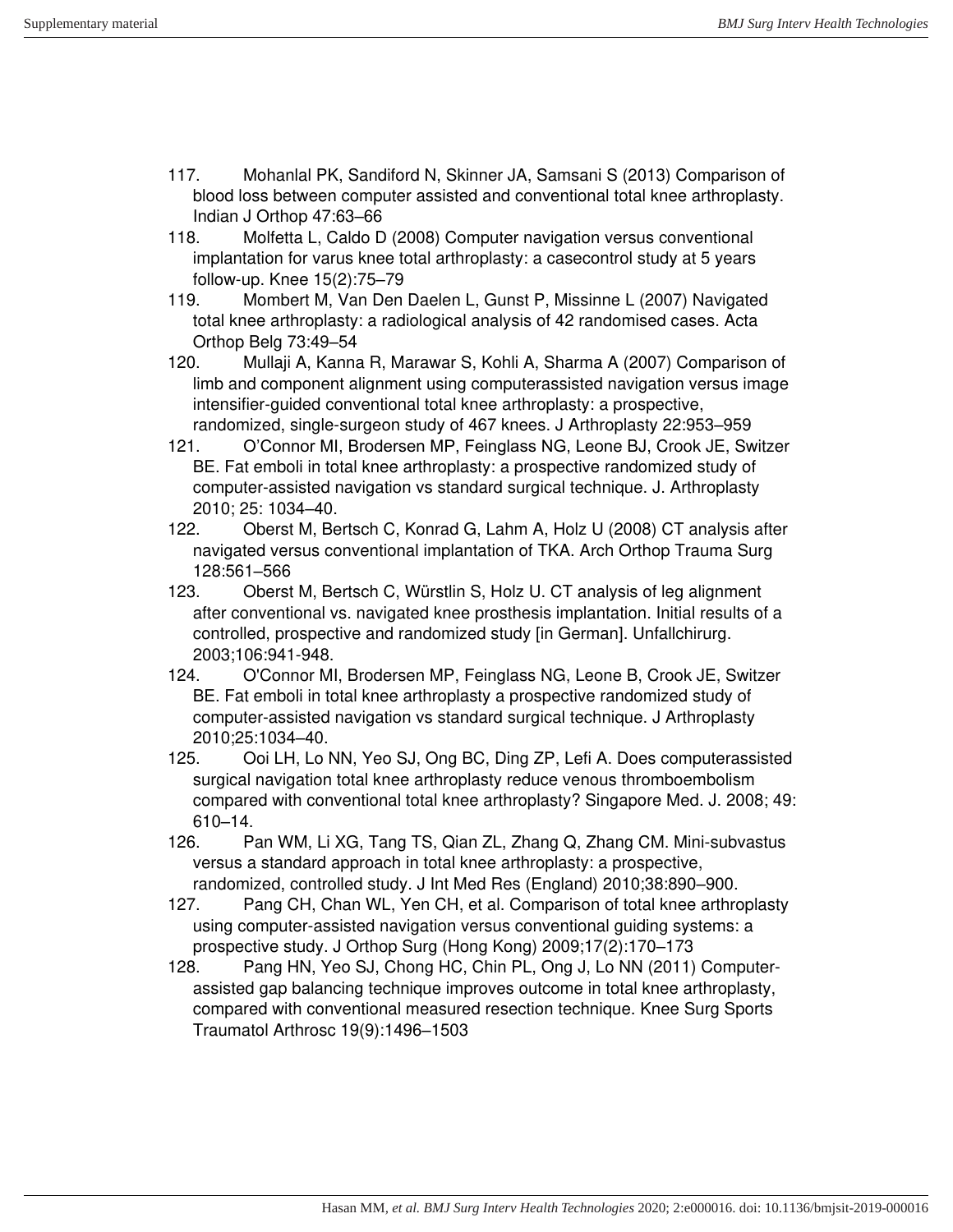- 129. Park SE, Lee CT. Comparison of robotic-assisted and conventional manual implantation of a porimary total knee arthroplasty. J Arthroplasty 2007;22(7):1054e9.
- 130. Perlick L, Bathis H, Lerch K, et al. [Navigated implantation of total knee endoprostheses in secondary knee osteoarthritis of rheumatoid arthritis patients as compared to conventional technique]. Z Rheumatol 2004; 63:140.
- 131. Perlick L, Bäthis H, Perlick C, Luring C, Tingart M, Grifka J. Revision total knee arthroplasty: a comparison of postoperative leg alignment after computerassisted implantation versus the conventional technique. Knee Surg Sports Traumatol Arthrosc. 2005;13:167-73.
- 132. Perlick L, Bathis H, Tingart M, et al. Navigation in total-knee arthroplasty: CT-based implantation compared with the conventional technique. Acta Orthop Scand 2004;75:464.
- 133. Perlick L, Bäthis H, Tingart M, Perlick C, Luring C, Grifka J. Minimally invasive unicompartmental knee replacement with a nonimage-based navigation system. Int Orthop. 2004;28:193-7.
- 134. Rosenberger RE, Hoser C, Quirbach S, Attal R, Hennerbichler A, Fink C. Improved accuracy of component alignment with the implementation of imagefree navigation in total knee arthroplasty. Knee Surg Sports Traumatol Arthrosc 2008;16(3): 249–257
- 135. Saragaglia D, Picard F, Chaussard C et al (2001) Computerassisted knee arthroplasty: comparison with a conventional procedure. Results of 50 cases in a prospective randomized study. Rev Chir Orthop Reparatrice Appar Mot 87:18–28
- 136. Saragaglia D, Picard F, Chaussard C, et al. Mise en place des prothèsestotales du genouassistée par ordinateur: comparaison avec la technique conventionelle. Résultatsd'une etude prospective randomisée de 50 cas (Computer-assisted knee arthroplasty: comparison with a conventional procedure. Results of 50 cases in a prospective, randomized study). Rev Chir Orthop Reparatrice Appar Mot 2001;87:18 French.
- 137. Schmitt J, Hauk C, Kienapfel H, Pfeiffer M, Efe T, Fuchs-Winkelmann S, Heyse TJ. Navigation of total knee arthroplasty: rotation of components and clinical results in a prospectively randomized study. BMC Musculoskelet Disord. 2011;12:16.
- 138. Schnurr C, Csecsei G, Eysel P, Konig DP (2010) The effect of computer navigation on blood loss and transfusion rate in TKA. Orthopedics 33:474
- 139. Schnurr C, Güdden I, Eysel P, König DP (2012) Influence of computer navigation on TKA revision rates. Int Orthop 36(11):2255–2260
- 140. Seon JK, Park SJ, Lee KB, Li G, Kozanek M, Song EK. Functional comparison of total knee arthroplasty performed with and without a navigation system. Int Orthop 2009;33(4): 987–990
- 141. Seon JK, Song EK (2006) Navigation-assisted less invasive total knee arthroplasty compared with conventional total knee arthroplasty: a randomized prospective trial. J Arthroplasty 21:777–782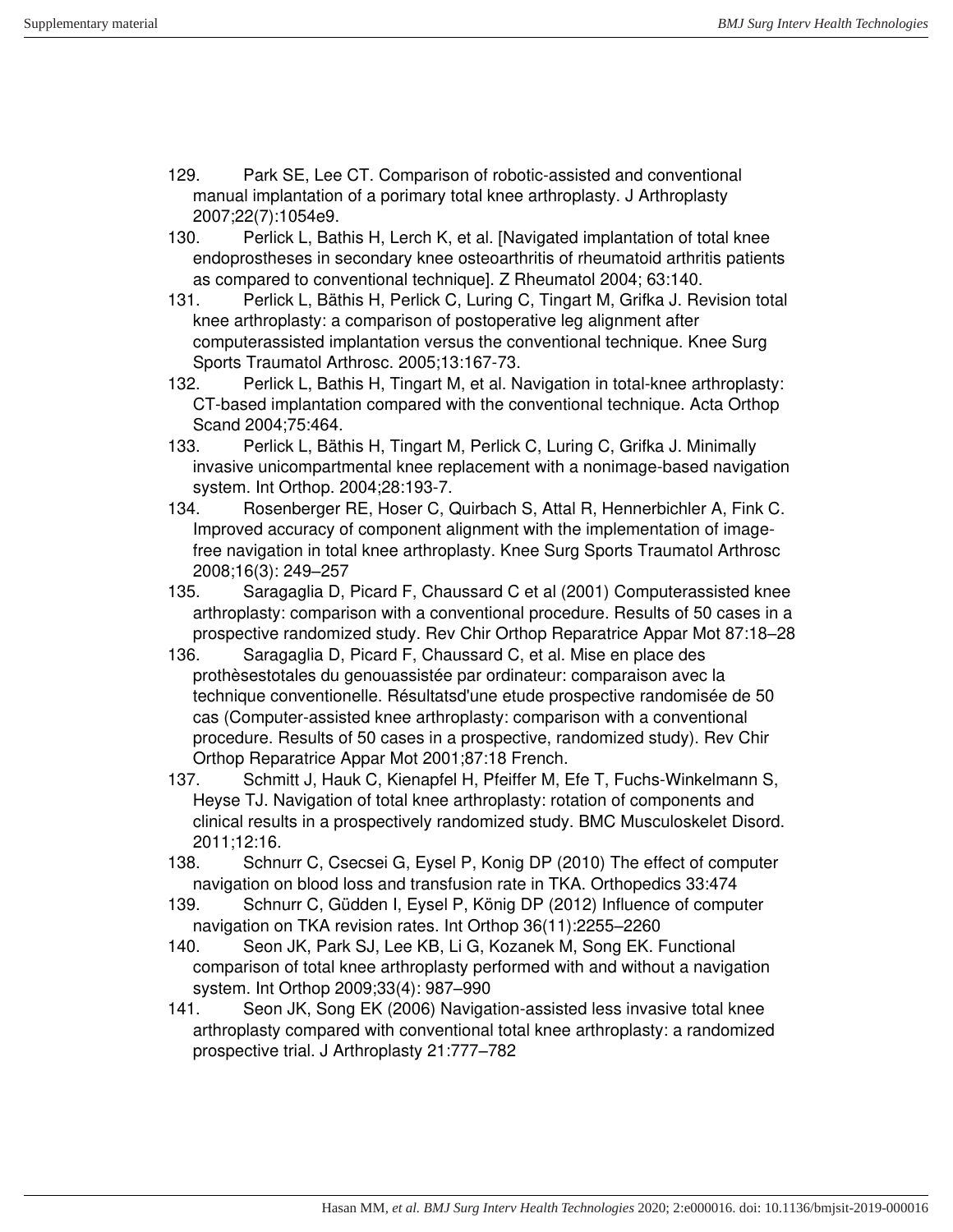- 142. Seon JK, Song EK, Park SJ, Yoon TR, Lee KB, Jung ST (2009) Comparison of minimally invasive unicompartmental knee arthroplasty with or without a navigation system. J Arthroplasty 24(3):351–357
- 143. Seon JK, Song EK. Functional impact of navigation-assisted minimally invasive total knee arthroplasty. Orthopedics 2005;28(10, Suppl):s1251–s1254
- 144. Siebert W, Mai S, Kober R, Heeeckt PE. Technique and first clinical results of robot-assisted total knee replacement. Knee 2002;9:173e80
- 145. Singh VK, Varkey R, Trehan R, Kamat Y, Raghavan R, Adhikari A (2012) Functional outcome after computer-assisted total knee arthroplasty using measured resection versus gap balancing techniques: a randomised controlled study. J Orthop Surg (Hong Kong) 20(3):344–347
- 146. Skowronski J, Bielecki M, Hermanowicz K, et al. The radiological outcomes of total knee arthroplasty using computer assisted navigation ORTHOPILOT. Chir Narzadow Ruchu Ortop Pol 2005;70:5.
- 147. Smith JR, Rowe PJ, Blyth M,et al.The effect of electromagnetic navigation in total knee arthroplasty on knee kinematics during functional activities usingflexible electrogoniometry. Clin Biomech (Bristol, Avon). 2013;28(1):23-28.
- 148. Song E, Seon J, Yim J, Netravali N, Bargar W (2013) Roboticassisted TKA reduces postoperative alignment outliers and improves gap balance compared to conventional TKA knee. Clin Orthop Relat Res 471(1):118–126. https://doi.org/10.1007/ s11999-012-2407-3
- 149. Song EK, Mohite N, Lee SH, Na BR, Seon JK (2015) Comparison of outcome and survival after unicompartmental knee arthroplasty between navigation and conventional techniques with an average 9-year follow-up. J Arthroplasty 31(2):395–400
- 150. Song EK, Seon JK, Park SJ, Jung WB, Park HW, Lee GW. Knee Surg Sports Traumatol Arthrosc 2011;19:1069e76.
- 151. Song EK, Seon JK, Yim JH, Netravali NA, Bargar WL. Clin Orthop Relat Res 2013;471:118e26.
- 152. Song EK, Seon JK, Yoon TR, et al. Comparative study of stability after total knee arthroplasties between navigation system and conventional techniques. J Arthroplasty 2007; 22:1107.
- 153. SongE,Seon J,ParkS,JungW,ParkH,Lee G(2011) Simultaneous bilateral total knee arthroplasty with robotic and conventional techniques: A prospective, randomized study. Knee Surg Sports Traumatol Arthrosc 19(7):1069–1076. https://doi.org/10. 1007/s00167-011-1400-9
- 154. Sparmann M, Wolke B, Czupalla H, Banzer D, Zink A (2003) Positioning of total knee arthroplasty with and without navigation support. A prospective, randomised study. J Bone Joint Surg Br 85:830–835
- 155. Spencer JM, Chauhan SK, Sloan K, Taylor A, Beaver RJ. Computer navigation versus conventional total knee replacement: no difference in functional results at two years. J Bone Joint Surg Br. 2007; 89(4):477-480.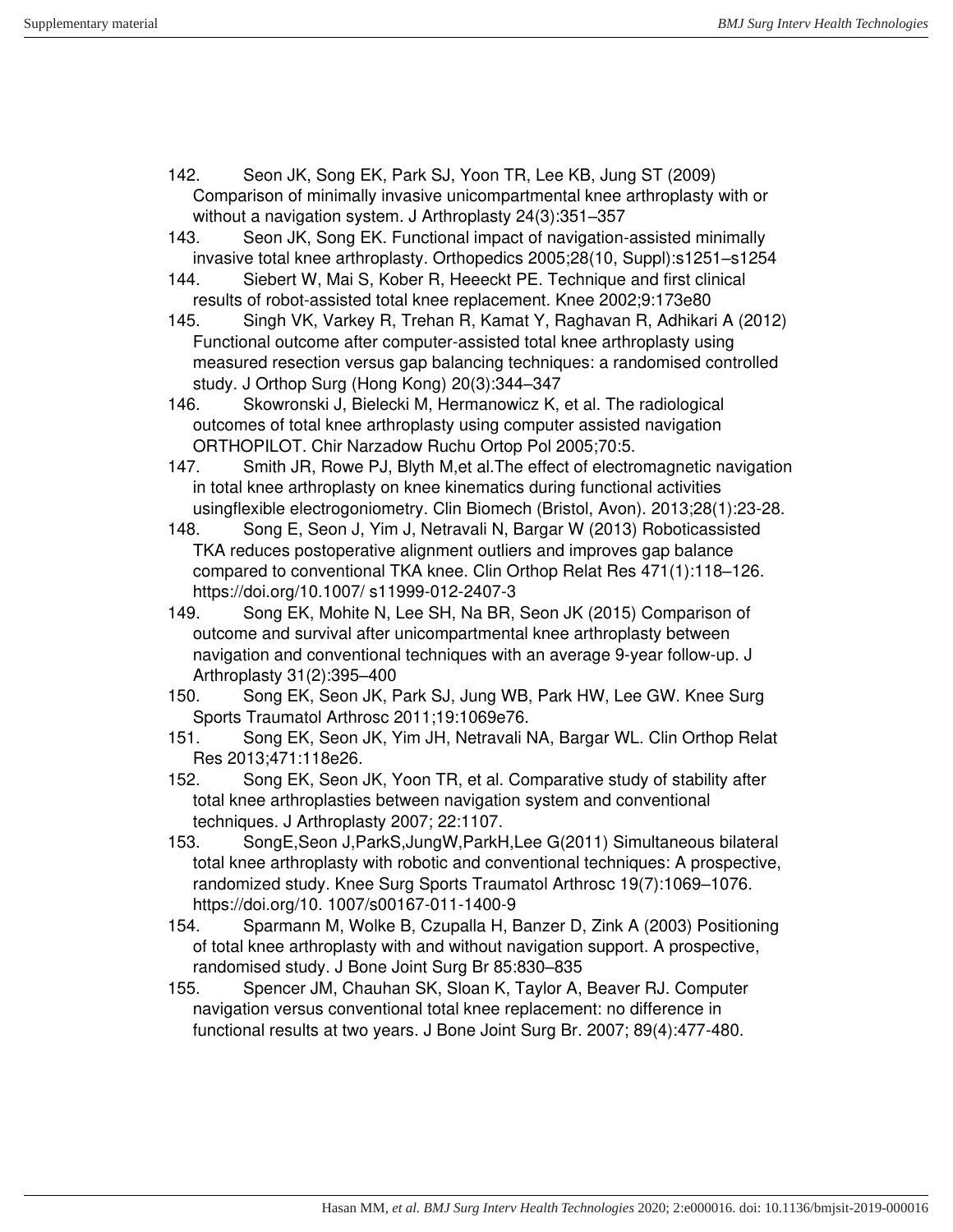- 156. Stockl B, Nogler M, Rosiek R, Fischer M, Krismer M, Kessler O (2004) Navigation improves accuracy of rotational alignment in total knee arthroplasty. Clin Orthop Relat Res 426:180–186. 2
- 157. Stulberg DS, Picard F, Saragaglia D. Computer-assisted total knee replacement arthroplasty. Oper Tech Ortho 2000;10:25.
- 158. Stulberg SD, Yaffe MA, Koo SS. Computer-assisted surgery versus manual total knee arthroplasty: a case-controlled study. J Bone Joint Surg Am 2006;88(Suppl 4):47–54

159. Tashiro Y, Miura H, Matsuda S, Okazaki K, Iwamoto Y. Minimally invasive versus standard approach in total knee arthroplasty. Clin Orthop Relat Res 2007;463: 144–50.

- 160. Thiengwittayaporn S, Junsee D, Tanavalee A (2009) A comparison of blood loss in minimally invasive surgery with and without electromagnetic computer navigation in total knee arthroplasty. J Med Assoc Thai 92(Suppl 6):S27–S32
- 161. Thiengwittayaporn S, Kanjanapiboonwong A, Junsee D (2013) Midterm outcomes of electromagnetic computer-assisted navigation in minimally invasive total knee arthroplasty. J Orthop Surg Res 8:37
- 162. Tingart M, Luring C, Bathis H, Beckmann J, Grifka J, Perlick L (2008) Computer-assisted total knee arthroplasty versus the conventional technique: how precise is navigation in clinical routine? Knee Surg Sports Traumatol Arthrosc 16:44–50
- 163. Tolk JJ, Koot HW, Janssen RP (2012) Computer navigated versus conventional total knee arthroplasty. J Knee Surg 25(4):347–352
- 164. Tyagi V, Kim TH, Hwang JH, Oh KJ. Imageless navigation assisted total knee arthroplasty with comprehensive gap balancing in medial osteoarthritic varus knees with anatomic variations. Comput Aided Surg 2010;15(4–6):90–97
- 165. Van Strien T, van der Linden-van der Zwaag E, Kaptein B, van Erkel A, Valstar E, Nelissen R (2009) Computer assisted versus conventional cemented total knee prostheses alignment accuracy and micromotion of the tibial component. Int Orthop 33 (5):1255–1261
- 166. Varela-Egocheaga JR, Suárez-Suárez MA, Fernández-Villán M, González-Sastre V, Varela-Gómez JR, Rodríguez-Merchán C. Minimally invasive subvastus approach: improving the results of total knee arthroplasty: a prospective, randomized trial. Clin Orthop Relat Res 2010;468:1200–8
- 167. Victor J, Hoste D (2004) Image-based computer-assisted total knee arthroplasty leads to lower variability in coronal alignment. Clin Orthop Relat Res 428:131–139
- 168. Weber P, Utzschneider S, Sadoghi P, Pietschmann MF, Ficklscherer A, Jansson V, Müller PE (2012) Navigation in minimally invasive unicompartmental knee arthroplasty has no advantage in comparison to a conventional minimally invasive implantation. Arch Orthop Trauma Surg 132(2):281–288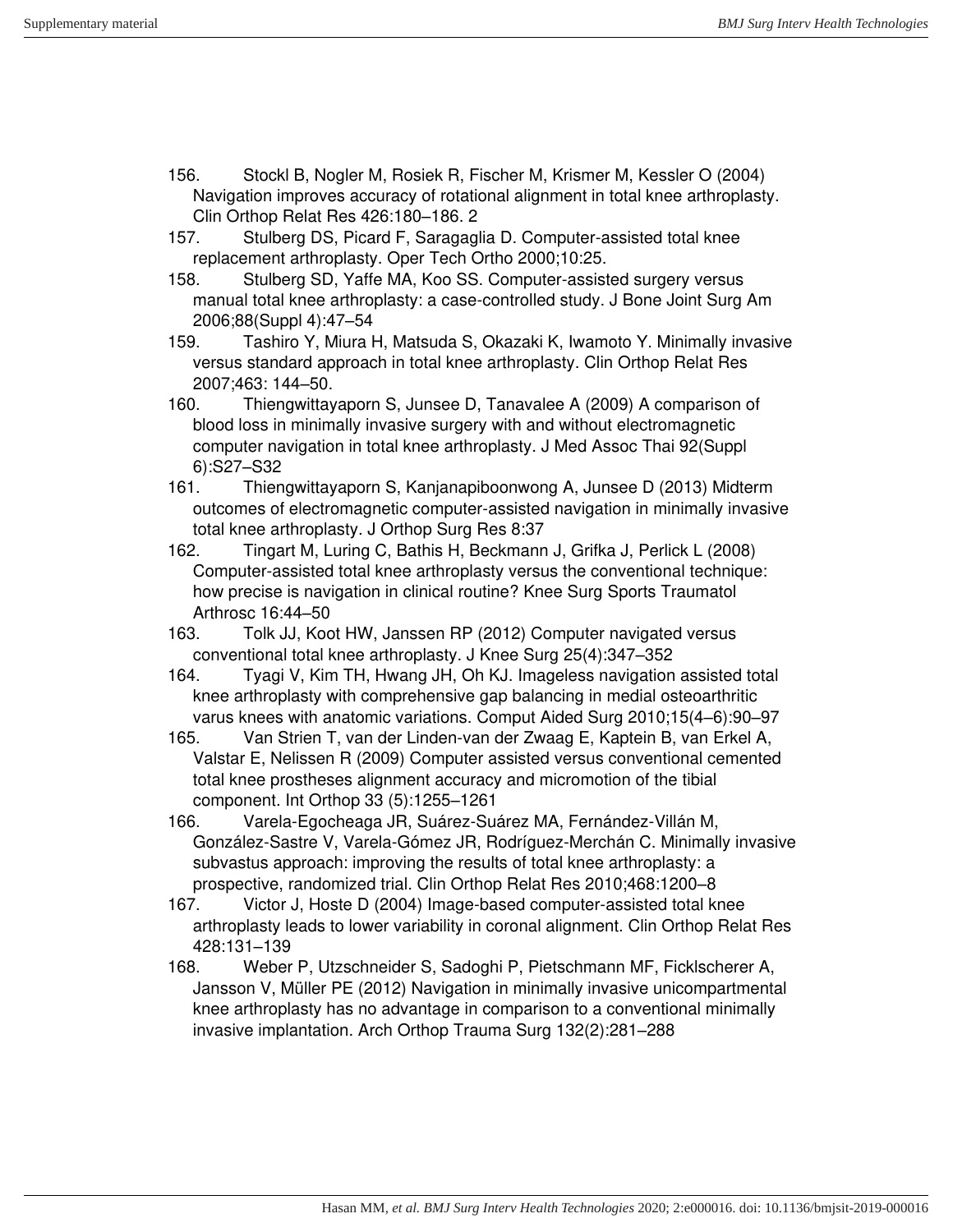- 169. Weinrauch P, Myers N, Wilkinson M, Dodsworth J, Fitzpatrick P, Whitehouse S. Comparison of early postoperative rehabilitation outcome following total knee arthroplasty using different surgical approaches and instrumentation. J. Orthop. Surg. 2006; 14: 47–52.
- 170. Weng YJ, Hsu RW, Hsu WH. Comparison of computer-assisted navigation and conventional instrumentation for bilateral total knee arthroplasty. J Arthroplasty 2009;24:668–73.
- 171. Wulker N, Lambermont JP, Sacchetti L, Lazaro JG. A prospective randomized study of minimally invasive total knee arthroplasty compared with conventional surgery. J Bone Joint Surg 2010;92-A:1584–90.
- 172. Yaffe M, Chan P, Goyal N, Luo M, Cayo M, Stulberg SD (2013) Computerassisted versus manual TKA: no difference in clinical or functional outcomes at 5 year follow-up. Orthopedics 36(5):e627–e632
- 173. Yang JH, Yoon JR, Pandher DS, Oh KJ (2010) Clinical and radiologic outcomes of contemporary 3 techniques of TKA. Orthopedics 33(10 Suppl):76– 81
- 174. Yau WP, Chiu KY, Zuo JL, Tang WM, Ng TP (2008) Computer navigation did not improve alignment in a lower-volume total knee practice. Clin Orthop Relat Res 466:935–945
- 175. Zhang GQ, Chen JY, Chai W, Liu M, Wang Y. Comparison between computer-assisted-navigation and conventional total knee arthroplasties in patients undergoing simultaneous bilateral procedures: a randomized clinical trial. J Bone Joint Surg Am 2011;93(13): 1190–1196
- 176. Zhang W, Shao JJ, Zhang XL. The effect of computer assisted navigation on axial alignment of lower extremity in total knee replacement. Zhonghua gu ke za zhi 2008;28:819–23.
- 177. Zhang XL, Zhang W, Shao JJ. Rotational alignment in total knee arthroplasty: nonimage-based navigation system versus conventional technique. Chin Med J (Engl) 2012;125(2):236.
- 178. Zhang Z, Gu B, Zhu W, et al. Minimal invasive and computer-assisted total knee replacement compared with the minimal invasive technique: a prospective, randomized trial with short-term outcomes. Arch Orthop Trauma Surg 2014;134(1):65.
- 179. Zhang Z, Zhu W, Zhu L, Du Y (2014) Superior alignment but no difference in clinical outcome after minimally invasive computer-assisted unicompartmental knee arthroplasty (MICAUKA). Knee Surg Sports Traumatol Arthrosc. doi:10.1007/ s00167-014-3456-9
- 180. Zhu M, Ang CL, Yeo SJ, Lo NN, Chia SL, Chong HC (2015) Minimally invasive computer-assisted total knee arthroplasty compared with conventional total knee arthroplasty: a prospective 9-year follow-up. J Arthroplasty 31(5):1000–1004